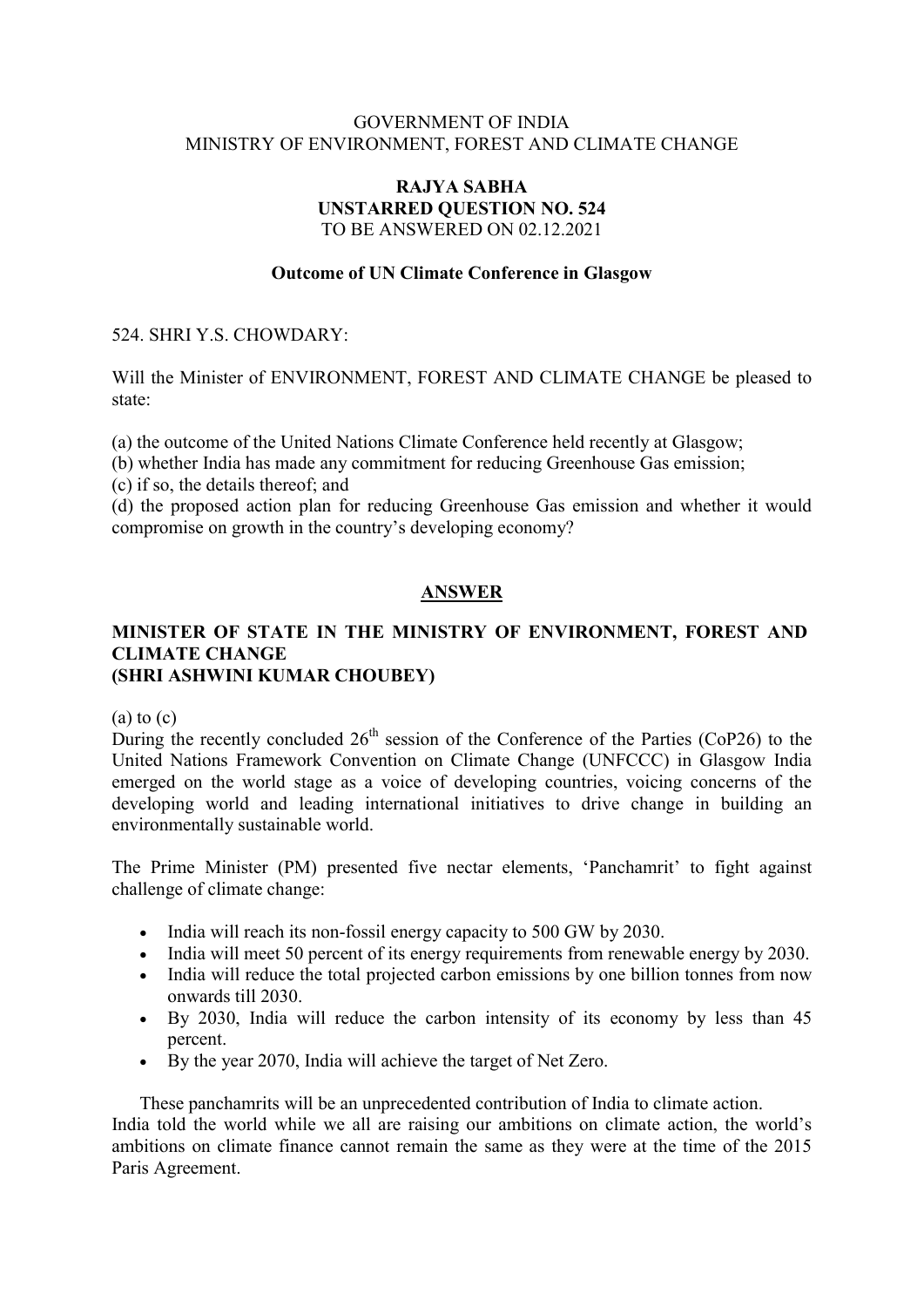The PM, further said 'it is necessary that as we track the progress made in climate mitigation, we should also track climate finance'.

Under the Paris Agreement, a structured process through a work programme has been launched for working on the new collective quantified goal (NCQG) that will complete its work by 2024. The work programme will consider the needs of developing countries, call for submissions from parties and experts, undertake technical work and then give its recommendations. This is a big step forward towards forcing the hand of developed countries to realise that there has to be a NCQG by 2025 and this goal must come through a structured process under COP.

India along with the developing countries has, for the first time, been able to bring in a language that 'notes with deep regret' the failure of the developed countries to deliver the promised climate finance.

The PM launched the Infrastructure for Resilient Island States (IRIS), which will work to achieve sustainable development through a systematic approach to promote resilient, sustainable and inclusive infrastructure in Small Island Developing States.

India also launched the Green Grids Initiative-One Sun One World One Grid (GGI-OSOWOG) along with the UK. GGI-OSOWOG will bring technical, financial and research cooperation to help facilitate cross-border renewable energy transfer projects, which will provide OSOWOG its global infrastructure.

India was supportive of the enhanced transparency framework but remained firm that there must be assured and adequate climate finance provision for fulfilling enhanced reporting needs.

India was successful in getting language inserted regarding support from GEF (Global Environment Facility) to developing countries for ETF (Enhanced Transparency Framework). On markets, Article 6 has been finally resolved in a balanced manner that takes into account the concerns of developing countries, including India. India, along with other developing countries, convinced developed countries to agree for a transition of pre-2020 projects / activities and units from the Clean Development Mechanism under the Kyoto Protocol.

The conclusion of Article 6 lays the ground for participation of the private sector in the new carbon markets that will emerge under the Paris Agreement. On adaptation, a two-year work programme has been launched on the global goal, which was a big demand of developing countries.

(d) Government is implementing the National Action Plan on Climate Change (NAPCC) which provides the overarching framework for climate actions, through national missions in specific areas of solar energy, enhanced energy efficiency, water, agriculture, Himalayan ecosystem, sustainable habitat, green India and strategic knowledge on climate change. Under the NAPCC's overarching framework, thirty-three (33) States /UTs have prepared State Action Plans on Climate Change (SAPCC). Further, to support adaptation measures in States/ UTs in areas that are particularly vulnerable to the adverse impacts of climate change, Government is implementing the National Adaptation Fund for Climate Change (NAFCC). In addition, Government has set up an Apex Committee for Implementation of Paris Agreement (AIPA) to coordinate and oversee the implementation of the Paris Agreement.